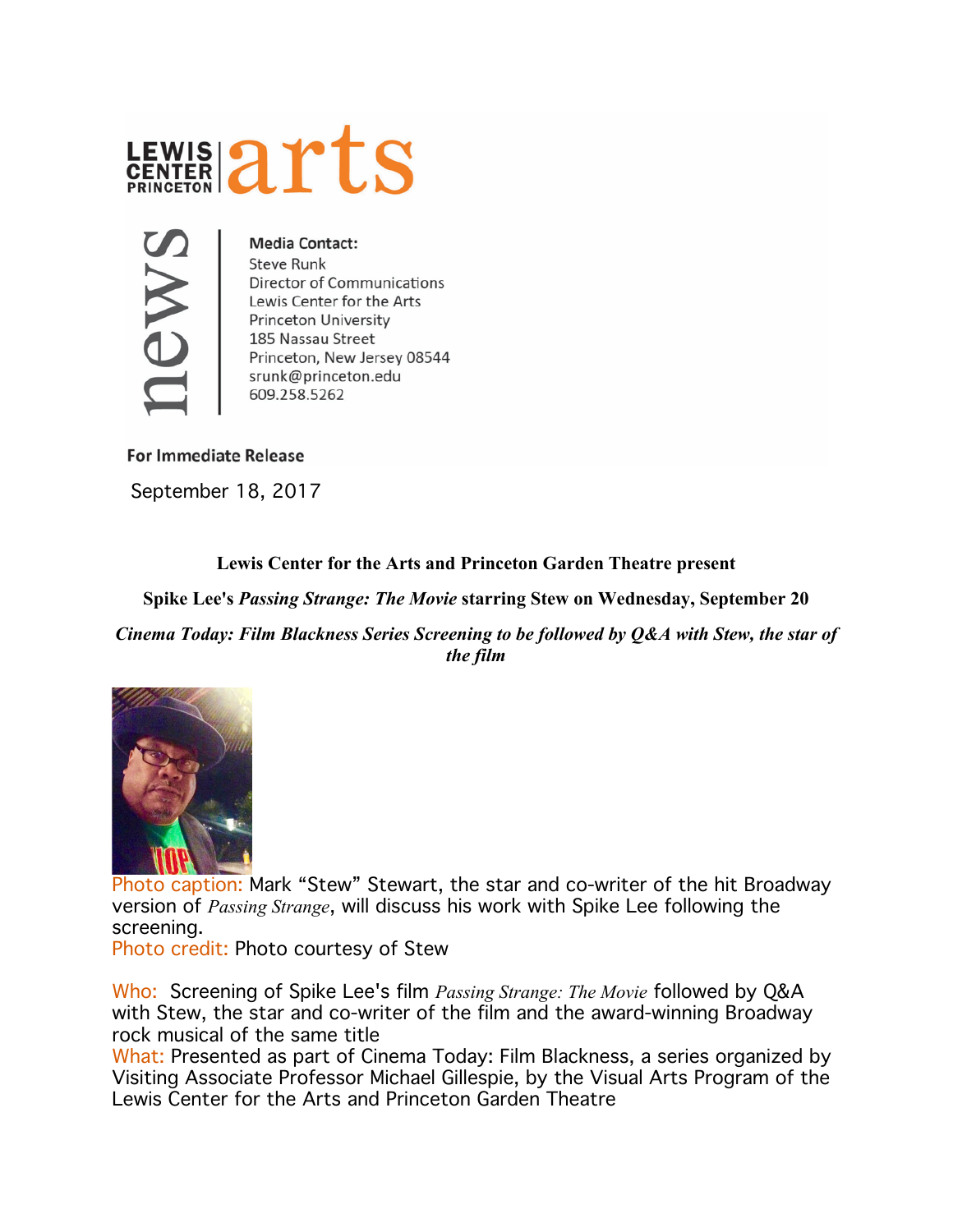When: Wednesday, September 20, at 7:30 p.m. Where: Princeton Garden Theatre, 160 Nassau Street

(Princeton, N.J.) On Wednesday, September 20, the Visual Arts Program of the Lewis Center for the Arts at Princeton University and Princeton Garden Theatre will present a screening of Spike Lee's *Passing Strange: The Movie*, a film version of the award-winning rock musical, at the Garden Theatre. Starting at 7:30 p.m., the film will be followed with a Q&A with Stew, the star and co-writer of the hit Broadway show.

*Passing Strange* follows a young African American musician known as "the Youth" who is thrust into the world of rock'n'roll on a journey to self-discovery. Written by Stew and his creative partner Heidi Rodewald, *Passing Strange* won the 2008 Tony Award for Best Book of a Musical as well as the best musical awards from the Drama Desk Awards, the New York Drama Critics Circle, and two Obie Awards.

"Stew's musical memoir, a hit on Broadway, has been faithfully recorded by Spike Lee, and somehow also enriched by the presence of the camera," said a *New York Times* review of the film.

*Passing Strange* is being presented as part of the series Cinema Today: Film Blackness, organized by Dr. Michael Gillespie, a Visiting Associate Professor in Visual Arts. The series is part of a fall Lewis Center for the Arts course being taught by Gillespie, also titled "Film Blackness," that is devoted to thinking about the idea of black film with critical attention to film form, film theory, and black visual and expressive culture. The course considers the art of film and the idea of race as irreducible to reality or truth and instead frames the idea of black film as a discursive practice that poses new paradigms for understanding narrative, aesthetics, culture, historiography, and intertextuality.

Gillespie is a film theorist and historian, with an interest in black visual and expressive culture, film theory, genre, visual historiography, global cinema,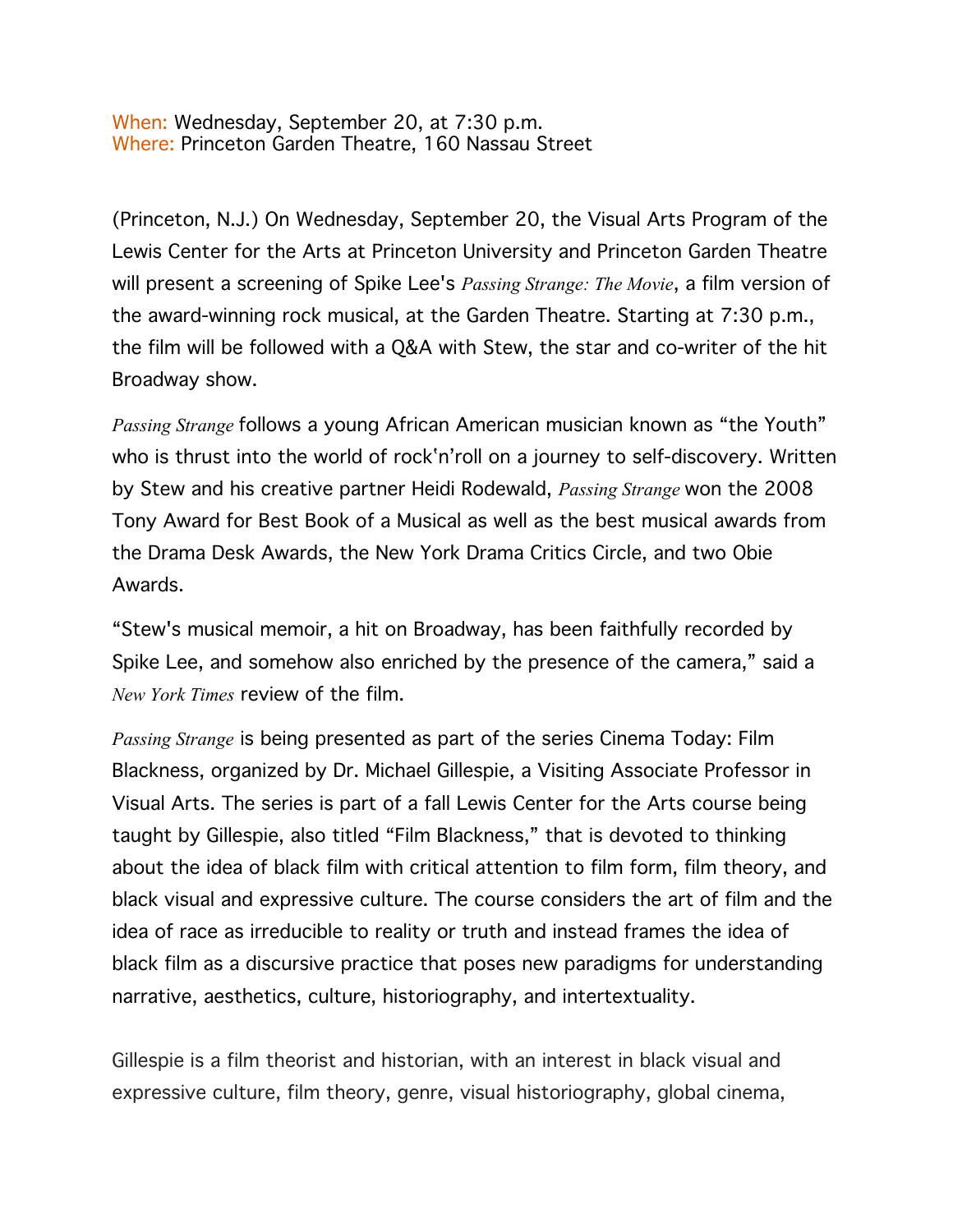adaptation theory, popular music studies, and contemporary art. His recently released [book](https://www.dukeupress.edu/film-blackness), *Film Blackness: American Cinema and the Idea of Black Film* (Duke University Press, 2016) frames black film alongside literature, music, art, photography, and new media, treating it as an interdisciplinary form that enacts black visual and expressive culture. He is currently Associate Professor of Film at The City College of New York, holding a joint appointment in the Department of Media and Communication Arts and the Black Studies Program.

All five events in the series are open to the public. All except one will take place at the Princeton Garden Theatre starting at 7:30 p.m. Each event will feature a film screening followed by a conversation with one or more artists connected with the film or films shown. The other screenings in the series include:

- *The Fits* (2005) with director Anna Rose Holmer, on Wednesday, October 4, at the James M. Stewart '32 Theater, 185 Nassau Street. Free with no tickets required.
- *Strong Island* (2017) followed by an educational discussion with transgender filmmaker Yance Ford, on Wednesday, October 18.
- Short works by artist-filmmaker Kevin Jerome Everson on Wednesday, November 15.
- Works by filmmakers Ja'Tovia Gary and Frances Bodomo, members of The New Negress Film Society, on Wednesday, November 29.

The film screening series is supported through the John Sacret Young '69 Lecture Series fund. Sacret Young is a 1969 graduate of Princeton and an author, producer, director, and screenwriter. He has been nominated for seven Emmy Awards and seven Writers Guild of America (WGA) Awards, winning two WGA Awards. He is perhaps best known for co-creating, along with William F. Broyles Jr., *China Beach*, the critically acclaimed ABC-TV drama series about medics and nurses during the Vietnam War, and for his work on the television drama *The West Wing*. Young has also received a Golden Globe and a Peabody